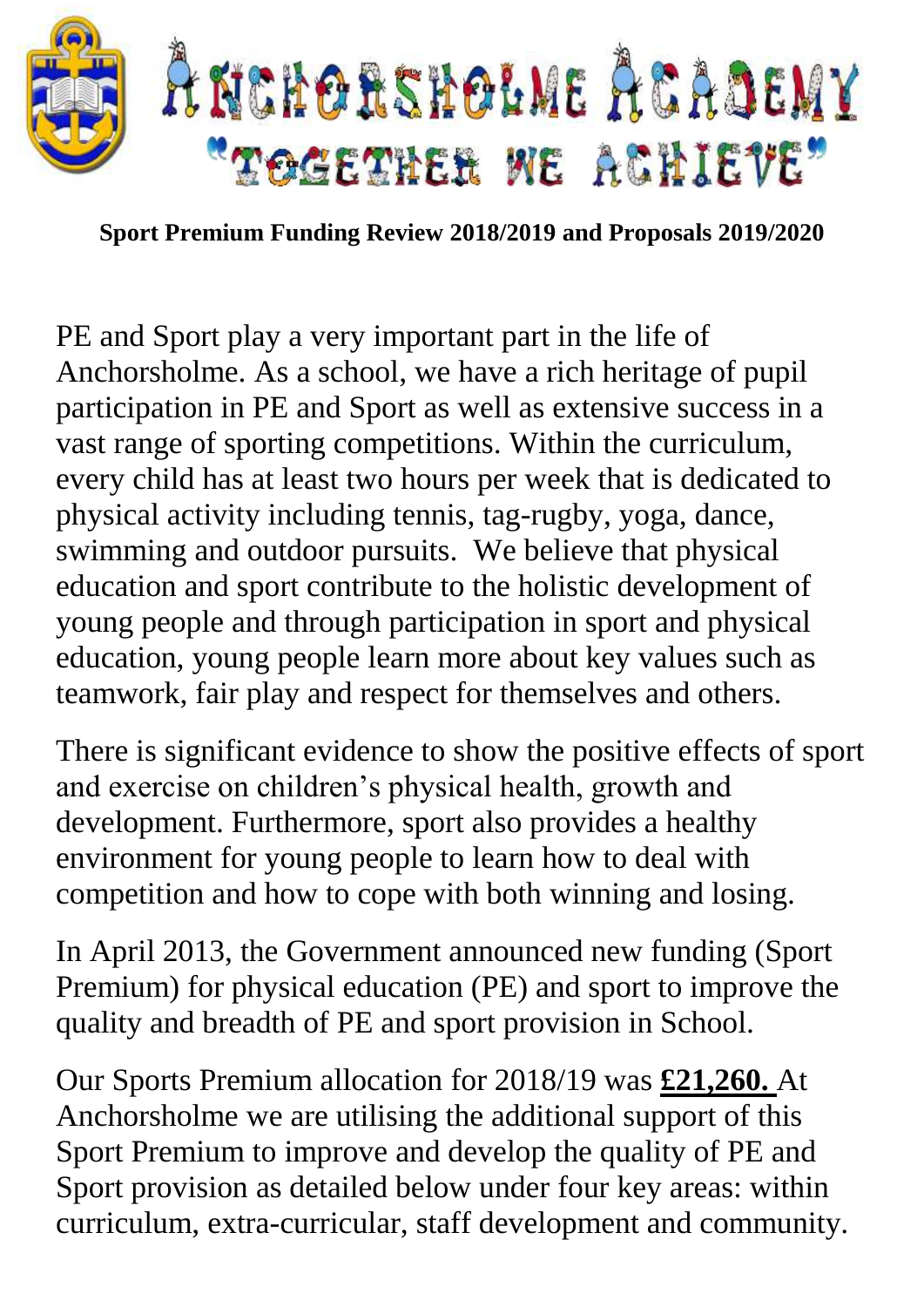## **Sport Premium Funding Review 2018/19**

| Project<br>/service<br>/resource                  | <b>Description</b>                                                                                                                                                                                                                                                                                    | <b>Budget</b> | Impact                                                                                                                                                                                                                                                                                                   |
|---------------------------------------------------|-------------------------------------------------------------------------------------------------------------------------------------------------------------------------------------------------------------------------------------------------------------------------------------------------------|---------------|----------------------------------------------------------------------------------------------------------------------------------------------------------------------------------------------------------------------------------------------------------------------------------------------------------|
| <b>Specialist</b><br><b>Sports Coach</b>          | Employ a qualified sports coach to<br>work alongside all teaching staff to<br>provide ongoing weekly training for<br>staff to expand their competence<br>and confidence in the delivery of<br>PE and Sport and to provide<br>additional pre school, lunchtime<br>and after school sporting activities | 8382          | The specialised teaching assistant<br>and support teacher have been<br>deployed to support staff in these<br>targeted areas. As a result, staff<br>have improved confidence and<br>subject knowledge when<br>delivering PE.                                                                              |
| <b>Specialist PE</b><br><b>HLTA</b>               | Assign member of support staff<br>to support PE lessons work closely<br>with the PE co-ordinator and<br>outside sports coaches to enable a<br>unified approach to PE across the<br>school. This member of staff is also<br>providing lunch time sports based<br>activities.                           | 7574          | The specialist teaching assistant<br>has worked alongside the PE<br>coordinator and students to<br>embed a student-run clubs,<br>which provides targeted children<br>with an extra opportunity to get<br>into being active.                                                                              |
| <b>Equipment</b>                                  | Purchase sport equipment to<br>resource both PE activities and our<br>extensive extra curricular sporting<br>provision.                                                                                                                                                                               | 5317          | Audits have been carried out<br>asking the staff if they require<br>further equipment. The school<br>now has sufficient equipment to<br>provide quality resourced<br>learning opportunities in all areas<br>of PE, sports and extra curricular<br>activities from Foundation Stage<br>through to Year 6. |
| <b>Football</b><br><b>Membership</b>              | Register with Blackpool Schools<br><b>Football Association to access</b><br>league and cup competitions for<br>boys and girls from Years 3,4,5 and<br>6                                                                                                                                               | 50            | 6 football teams participated in<br>Blackpool events with 3 teams<br>making finals- one of which won<br>the Blackpool final.                                                                                                                                                                             |
| <b>BFC Fit to Go</b>                              | Access the Blackpool Football Club<br>Fit to Go programme for all pupils<br>in Year 4                                                                                                                                                                                                                 | 0             | 90 children accessed healthy<br>living activities and a Fit to Go<br>celebration event which our<br>children won.                                                                                                                                                                                        |
| <b>Transport -</b><br><b>Buses and</b><br>coaches | Coaches to transport all of Year 4<br>to Fit to Go.                                                                                                                                                                                                                                                   | 600           | As indicated above all 90 Year 4<br>children attended the Fit to Go<br>Celebration which they won.                                                                                                                                                                                                       |
| <b>Minibus lease</b><br>and other<br>costs        | Contribution to the lease fee for<br>the minibuses to enable all children<br>to be transported to the many<br>sporting events and competitions<br>we participate in.                                                                                                                                  | 4000          | Over 200 minibus trips were<br>made to transport our pupils to a<br>wide range of sporting events<br>including football, swimming,<br>netball, rugby, athletics, etc.                                                                                                                                    |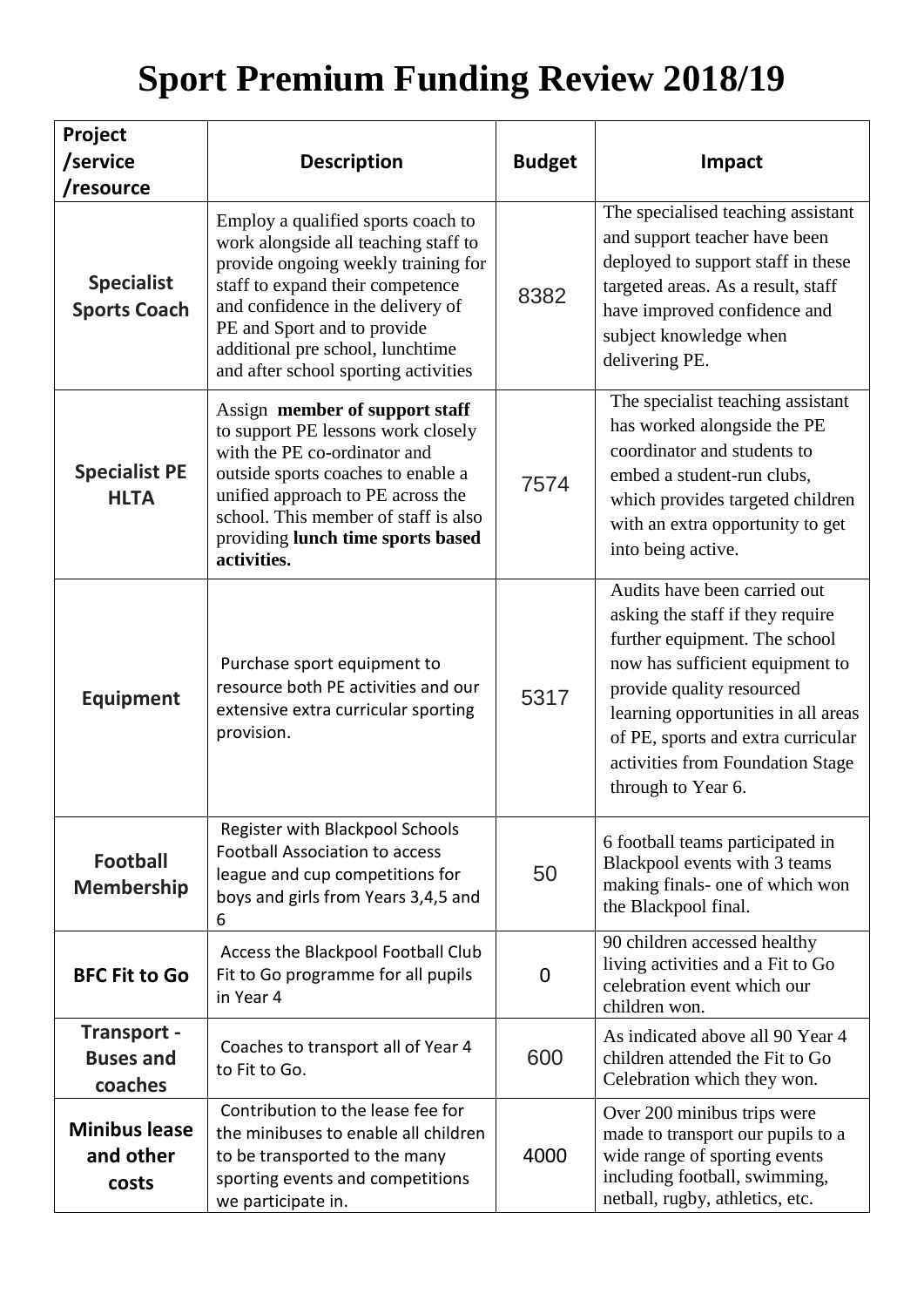| <b>PE Passport</b>                     | A PE scheme of work and<br>assessment tool | 800     | The tool to provide a quality<br>uniform approach towards P.E.<br>planning and assessment across<br>the school has been introduced<br>within the school. |
|----------------------------------------|--------------------------------------------|---------|----------------------------------------------------------------------------------------------------------------------------------------------------------|
| <b>Total</b><br><b>Expenditure</b>     |                                            | 26673   |                                                                                                                                                          |
| <b>Total Grant</b><br><b>Available</b> |                                            | 21260   |                                                                                                                                                          |
| Surplus/Deficit                        |                                            | $-6013$ |                                                                                                                                                          |

All of our children access two hours of curriculum PE per week. In addition through sport coaches and young sport leads and PALS our pupils also access extensive physical activities at lunchtimes and play times. In addition, on a weekly basis, pupils participate in sporting and physical activities before and after school.

Attainment in PE and Sport is demonstrated through progressive learning in curriculum PE and Sport. Also, our pupils' have extensive success in a wide range of sporting events both locally and regionally.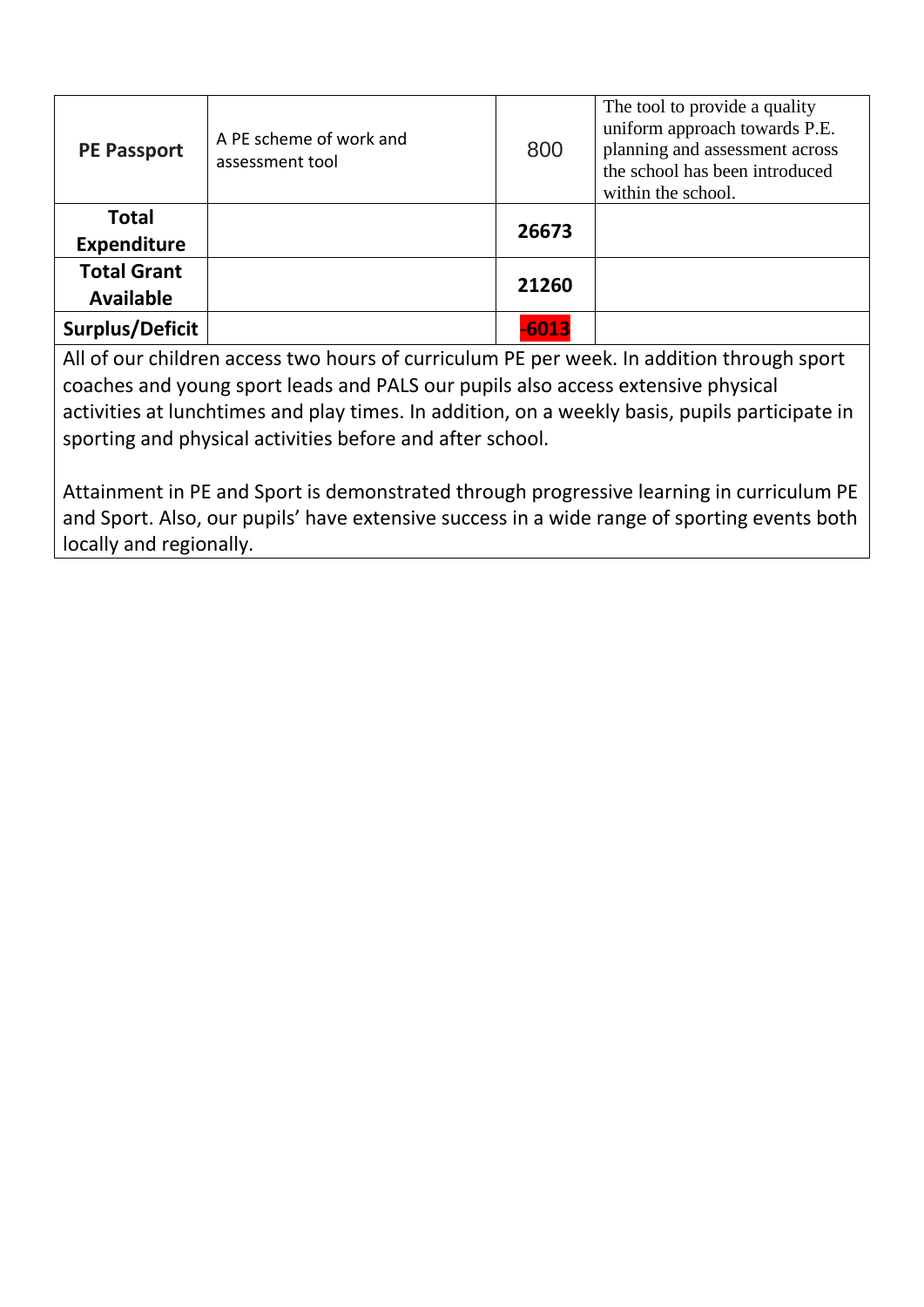## **Proposals 2019/2020**

Sports premium allocation - £22,060

The sports premium this year has been created with a clear focus of ensuring all children in the school get an opportunity to participate in: high quality P.E. lessons, intra-school competitions and inter-school competitions. Furthermore, the interest and love of sport from these events will be further developed with our community 'takeovers'.

| Project<br>/service<br>/resource         | <b>Description</b>                                                                                                                                                                                                                                                                                                                                                                              | <b>Budget</b> | <b>Purpose</b>                                                                                                                                                                                                                                |
|------------------------------------------|-------------------------------------------------------------------------------------------------------------------------------------------------------------------------------------------------------------------------------------------------------------------------------------------------------------------------------------------------------------------------------------------------|---------------|-----------------------------------------------------------------------------------------------------------------------------------------------------------------------------------------------------------------------------------------------|
| <b>Specialist</b><br><b>Sports Coach</b> | Employ a qualified sports coach to<br>work alongside teaching staff. to<br>provide ongoing weekly training for<br>staff to expand their competence<br>and confidence in the delivery of<br>PE and Sport and to provide<br>additional lunchtime and after<br>school sporting activities. A<br>timetable will be produced to<br>ensure all staff members receive the<br>benefit of this training. | 8580          | The purpose of this expenditure is to<br>provide continuous training for staff<br>to expand their competence and<br>confidence in the delivery of PE and<br>Sport.<br>To provide additional lunchtime and<br>after school sporting activities |
| <b>Specialist PE</b><br><b>HLTA</b>      | We will continue to assign<br>specialist member of support staff<br>to support PE lessons work closely<br>with the PE co-ordinator and<br>outside sports coaches to enable a<br>unified approach to PE across the<br>school. This member of staff is also<br>providing lunch time sports based<br>activities.                                                                                   | 7574          | The specialist teaching assistant has<br>worked alongside the PE<br>coordinator and students to embed<br>lunchtime clubs, which provides<br>targeted children with an extra<br>opportunity to get into being active.                          |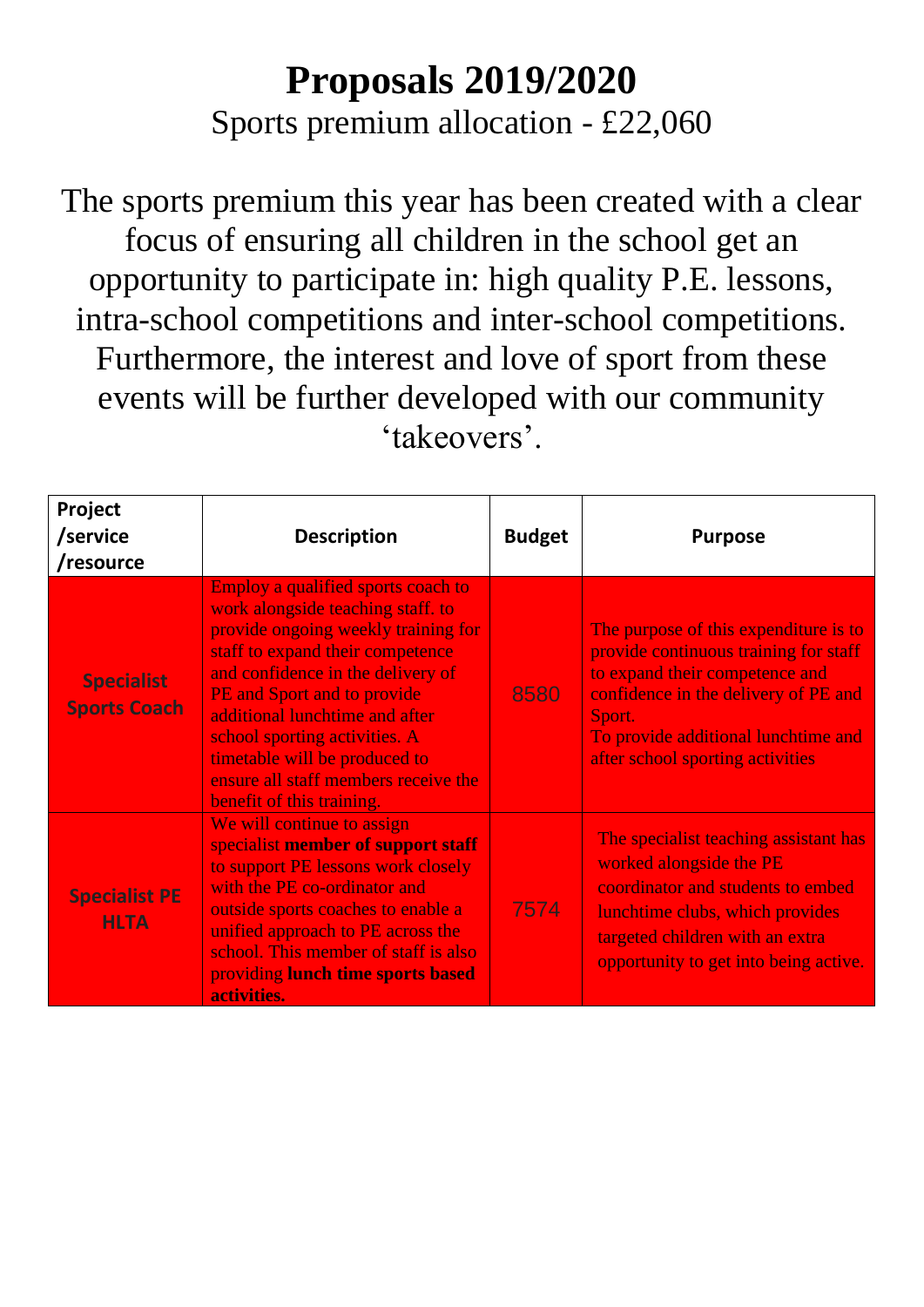| <b>Football</b><br><b>Membership</b>                                | <b>Register with Blackpool Schools</b><br><b>Football Association to access</b><br>league and cup competitions for<br>boys and girls from Years 3 to 6.                                                                       | 50   | This fee allows all of our football<br>teams to participate in regional<br>competitions.                                                                                                                                                                                                                                             |
|---------------------------------------------------------------------|-------------------------------------------------------------------------------------------------------------------------------------------------------------------------------------------------------------------------------|------|--------------------------------------------------------------------------------------------------------------------------------------------------------------------------------------------------------------------------------------------------------------------------------------------------------------------------------------|
| <b>P.E. Passport</b>                                                | A PE scheme of work and<br>assessment tool.                                                                                                                                                                                   | 700  | To create a uniform approach to<br>planning and assessment for P.E.<br>This will be further developed over<br>the coming months but it is hoped<br>that P.E. passport will provide the<br>backbone to P.E. within<br>Anchorsholme Academy.                                                                                           |
| <b>Transport -</b><br><b>Buses and</b><br>coaches<br>+ reserve fund | Coaches to transport all of Year 4<br>to Fit to Go.<br>Travel hire 'emergency' fund.                                                                                                                                          | 2335 | To provide transport for all the<br>Year 4 children to attend the<br><b>Fit2Go celebration</b><br>event/competition.<br>As well as this, a reserve fund has<br>been allocated for 'taxi' hire. This<br>will ensure on the occasional time<br>the minibuses are booked out,<br>teams will not miss the opportunity<br>to participate. |
| <b>Reserves for</b><br>P.E.<br><b>Equipment</b>                     | With new units being introduced<br>and the desire for Anchorsholme to<br>be have the highest quality of P.E.<br>lessons possible, it is essential<br>funds are available to ensure quick,<br>efficient ordering of equipment. | 1000 | To ensure the lack of equipment/<br>ability to replace equipment does not<br>affect the quality of P.E. lessons.                                                                                                                                                                                                                     |